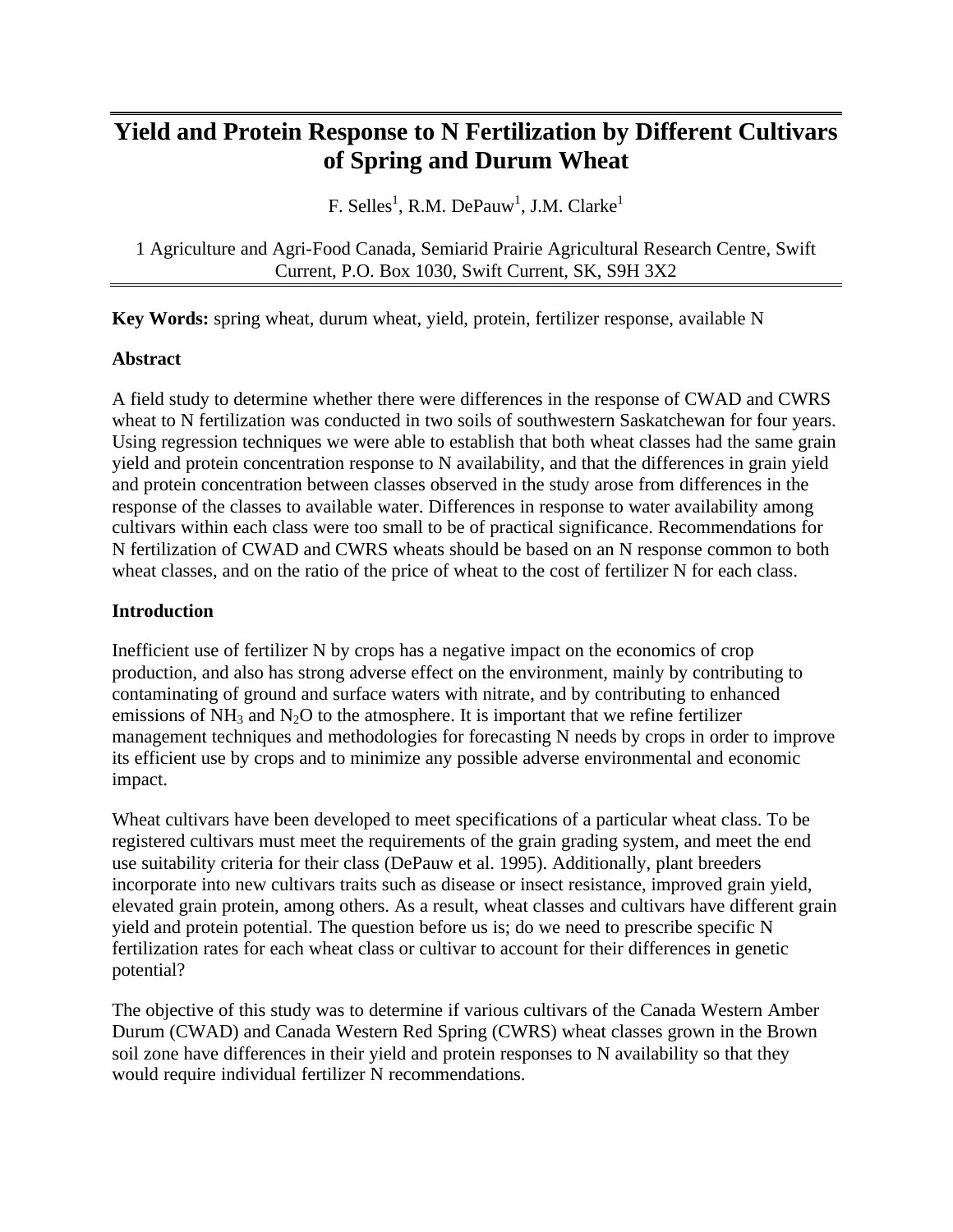# **Materials and Methods**

From 1998 to 2001 four CWAD and eight CWRS cultivars (Table 1) were grown with N fertilizer applied at seeding at rate of 0, 25, 50, 75, 100, and 125 kg N/ha in field tests at Swift Current and Stewart Valley. To ensure that no other nutrient would limit crop yield, all treatments received a blanket application of 35 kg  $P_2O_5/ha$ , 20 kg S/ha, and 55 kg K<sub>2</sub>O/ha. Fertilizer P was applied in the seed row as 0-46-0, and S was applied in a mid-row band as 0-0-50-18. Fertilizer N was applied at seeding as 46-0-0; up to 20 kg N/ha was placed in the seed row together with P. N in excess of 20 kg N/ha was placed in the mid-row band together with S.

| <b>CWAD</b>         | <b>CWRS</b>        |
|---------------------|--------------------|
| <b>AC</b> Avonlea   | <b>AC</b> Barrie   |
| <b>AC</b> Morse     | <b>AC</b> Cadillac |
| <b>AC</b> Navigator | <b>AC</b> Elsa     |
| Kyle                | <b>AC</b> Intrepid |
|                     | <b>AC</b> Majestic |
|                     | Marquis            |
|                     | McKenzie           |
|                     | Neepawa            |

**Table 1.** Wheat Cultivars Used in the Study.

The field experiments were set up as complete randomized blocks with two replicates onto land that had been under summer fallow or cropped to spring wheat the previous year. At Swift Current the soil was a Swinton Silt Loam, an Orthic Brown Chernozem derived from mediumtextured eolian deposits. At Stewart Valley the soil was a Sceptre Heavy Clay, a Rego Brown Chernozem derived from fine textured glacio-lacustrine deposits (Ayres et al. 1985). The crop was seeded onto 1 x 6 m plots with a small plot seeder equipped with offset double disk openers spaced 25 cm (Dyck et al. 1986, p A 5/86).

Prior to seeding, soil samples were removed at six to eight pre determined locations within each experimental area to a depth of 120 cm with a coring sampler. The samples were sectioned into 0-15, 15-30, 30-60, 60-90, and 90-120 cm depth increments. Gravimetric water content, bulk density, and the concentration of  $NO_3$ -N, Olsen-P, available K (Hamm et al. 1970), and  $SO_4$ -S (Hamm et al. 1973), and were determined for each depth increment and core. Gravimetric water content was converted to height of available water by subtracting the water content at 1.5 MPa and the bulk density for each depth increment.

At maturity the plots were trimmed to 4 m length and the crop was harvested with a plot combine. Grain yield was converted to kg/ha; grain protein was determined by NIR spectroscopy and normalized to 13.5% moisture.

Yield and protein response to N availability were evaluated for the entire dataset using regression with indicator variables (Freund and Littel 1986) with the least squares regression procedure of JMP 4.0.2 (SAS Institute 2000).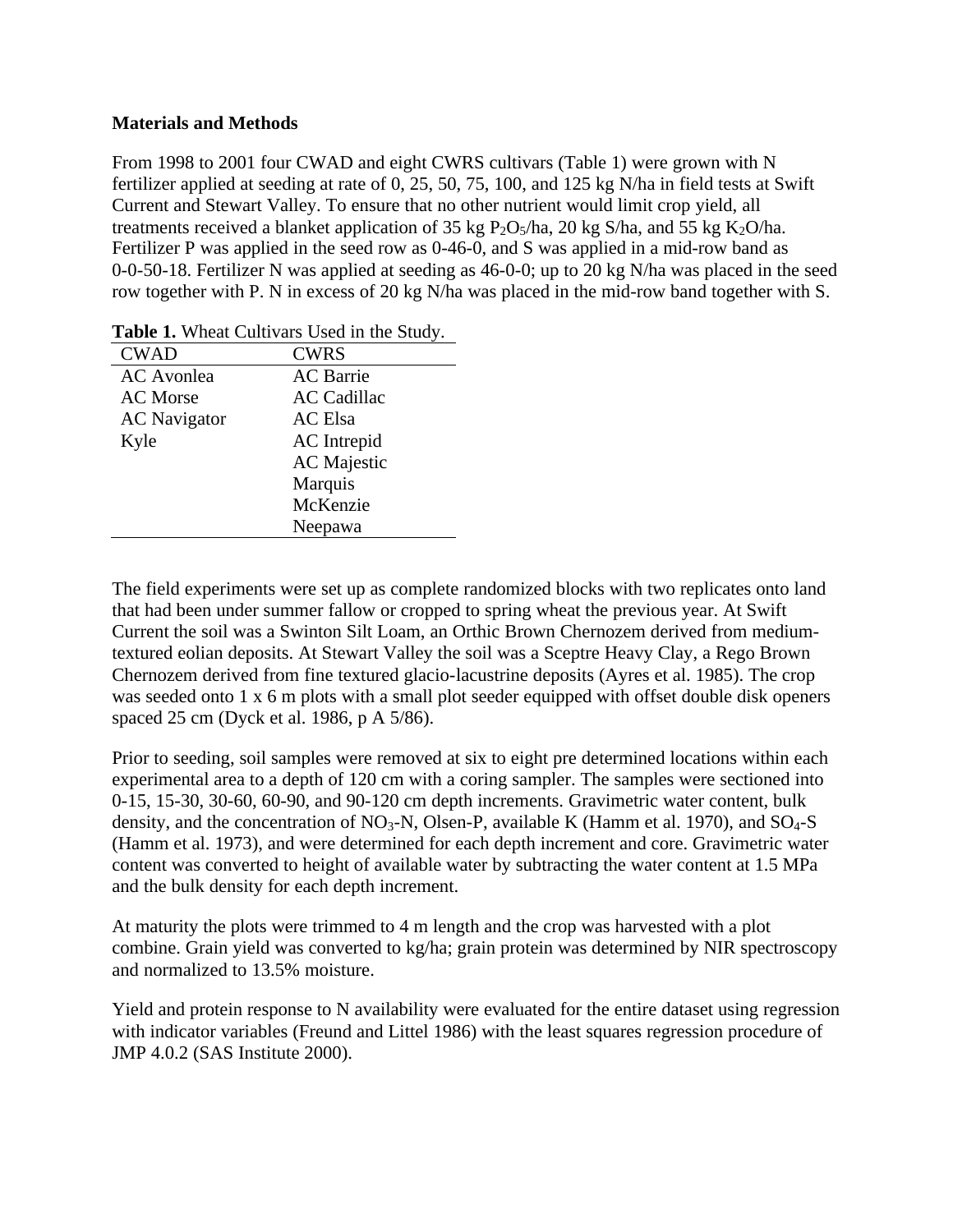Independent variables for the regression analyses were available N, calculated as the sum of  $NO<sub>3</sub>$ -N in the soil to 60 cm and N applied as fertilizer, and available water, calculated as the sum of soil available water to 120 cm at seeding plus precipitation from seeding to harvest.

# **Results and Discussion**

Growing conditions varied substantially among site-years and cropping systems. Precipitation from seeding to harvest (GSP) ranged from a low of 80 mm at Stewart Valley in 2001 to 276 mm the previous year at Swift Current (Table 2). Although the two sites used in this experiment were only 30 km apart from each other, GSP in the same season was substantially different. In 1998, Stewart Valley received 12% more rain than Swift Current, but in 1999, 2000, and 2001 Stewart Valley received only 83% 71, and 67% of the rain received at Swift Current, respectively. As expected, spring soil available water (SSM) was higher in fallow than in stubble, and in both cropping systems it reflected GSP levels in the previous year.

|      |         | <b>THERE</b> IT also Transfer to the Crop. |               |        |            |            |  |
|------|---------|--------------------------------------------|---------------|--------|------------|------------|--|
| Year | Sceptre |                                            |               |        | Swinton    |            |  |
|      |         | SSM <sup>T</sup>                           | ${\rm GSP}^2$ |        | <b>SSM</b> | <b>GSP</b> |  |
|      | Fallow  | Stubble                                    |               | Fallow | Stubble    |            |  |
|      |         |                                            |               | (mm)   |            |            |  |
| 1998 | 93      | 14                                         | 224           | 84     |            | 190        |  |
| 1999 | 207     | 134                                        | 142           | 159    | 117        | 172        |  |
| 2000 | 60      | 89                                         | 198           | 93     | 14         | 263        |  |
| 2001 | 86      | $-8$                                       | 80            | 72     | 36         | 120        |  |

**Table 2.** Water Available to the Crop.

<sup>1</sup> Available soil water in spring to depth of 120 cm.

<sup>2</sup> Precipitation between seeding and harvest.

Soil nutrients measured in the spring especially  $NO<sub>3</sub>-N$  and  $PO<sub>4</sub>-P$ , and to a lesser degree  $SO<sub>4</sub>-S$ , showed the effects of cropping practices, with substantially larger amounts under fallow than under stubble. At Stewart Valley  $SO_4$ -S showed extremely large concentrations, especially in 1998, 1999, and 2000, reflecting the presence of low-level salinity at the sites where the tests were established those years. Extractable K reflected mainly the textural differences between the two soils used in this study (data not shown).

On average, CWAD had significantly higher grain yield and lower protein concentration than CWRS ( $P \le 0.01$ ) (Fig 1). Within the CWAD class there was no difference in grain yield among cultivars, although Kyle, the earliest released CWAD cultivar, tended to have lower yield than cultivars released later. Within the CWRS class Marquis, a cultivar released in the early 1900s showed the lowest yield and protein due to severe herbicide damage observed every year. Consequently, this cultivar was not included in further analyses; the newer cultivars in the test did not show the herbicide damage exhibited by Marquis. The rest of the CWRS cultivars were relative homogeneous in grain yield (Fig 1). All CWAD cultivars had the same protein concentration; within the CWRS class, there was no difference in protein concentration among the cultivars released by AAFC, but McKenzie, a high yielding cultivar released by the Saskatchewan Wheat Pool had the lowest protein of the class (Fig. 1).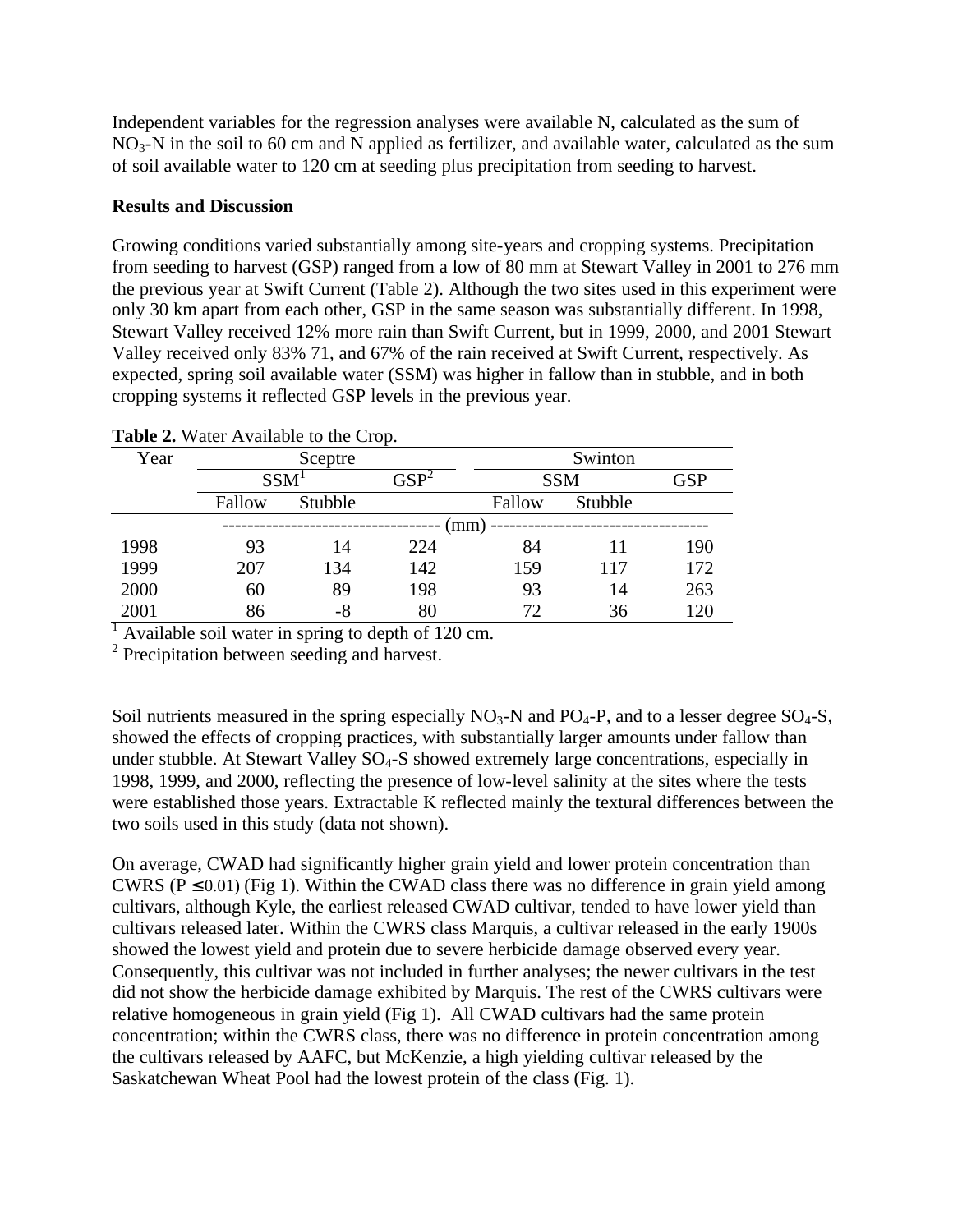

**Figure 1.** Average grain yield and protein concentration for CWAD and CWRS cultivars



**Figure 2.** Overall yield and protein response to N fertilization

Based on the general shape of the overall grain yield and protein response to N fertilization (Fig. 2), and to water availability (data not shown), we estimated that a second degree polynomial function of available N and water with a NxW interaction term would be adequate to describe the crop response to N availability in all the environments tested. The basic model used was:

$$
y = a + bN + cN^2 + dW + eW^2 + fNW
$$
\n[1]

#### Grain Yield Response

Stepwise regression indicated that the yield response to N and water availability of both wheat classes together was well described by the following model

$$
y = a + bN + cN^2 + dW + fNW
$$
\n<sup>(2)</sup>

that explained 72% of the variability observed in grain yield of all the cultivars in all years across all locations, and cropping systems (Fig. 3). The terms on equation 2 can be rearranged to yield a second-degree polynomial response to N with linear functions of water as intercept and as slope for the first degree of N term. The response equation can the be written as: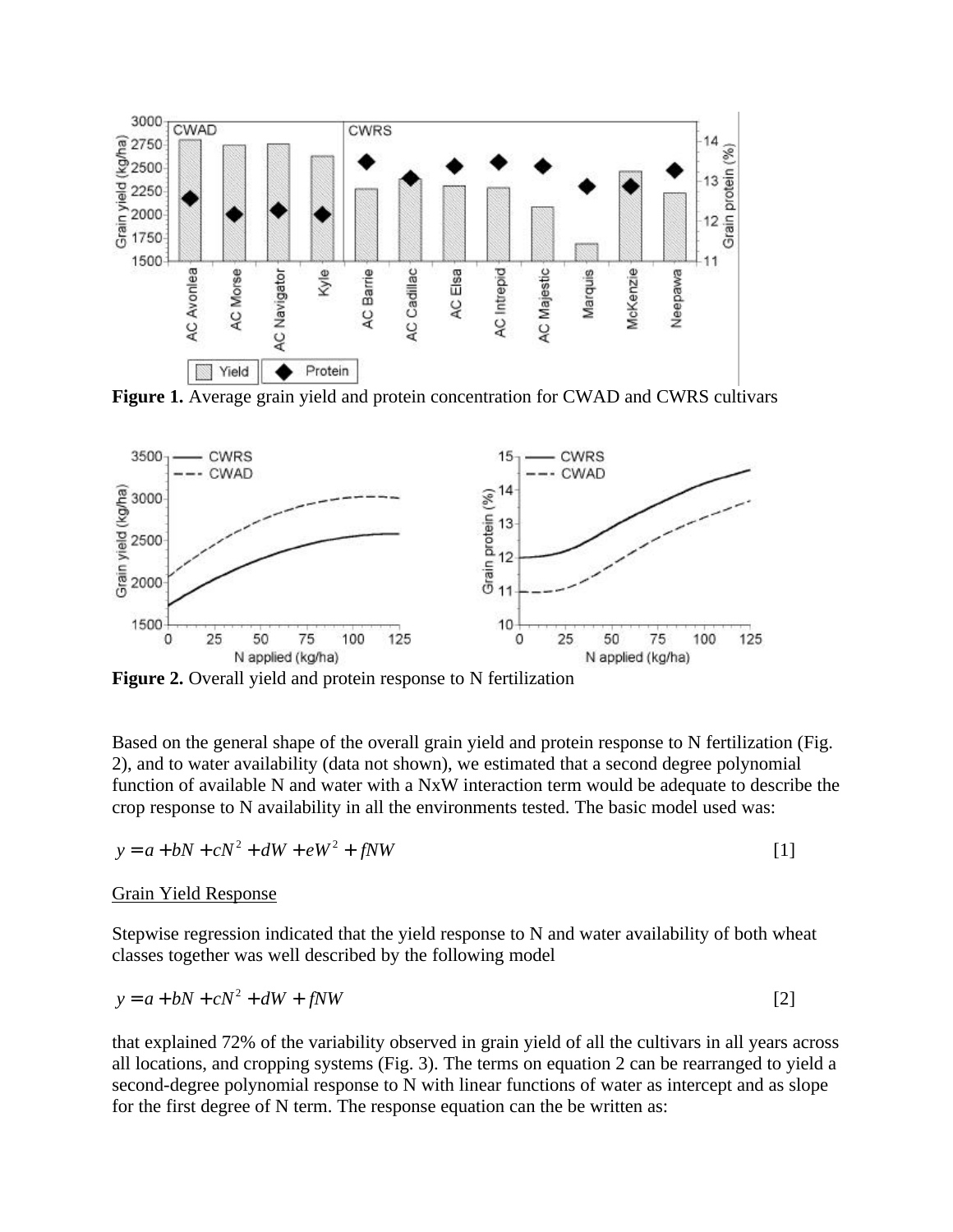$$
y = (a + dW) + (b + fW)N + CN^2
$$
 [3]

The coefficients of the fitted model (Table 3) indicate that as moisture conditions improve, the intercept and first-degree slope become larger, while the second degree slope remains constant. Based on the fitted model (Table 3), as water availability improves, the intercept becomes larger and the response to N becomes steeper, shifting the response upwards (Fig. 4a). Because the slope to the quadratic term of N is a constant, in higher moisture environments the maximum yield of the crop happens at higher levels of N availability.



**Figure 3.** Observed yield as function of yield predicted by general yield model.

| Parameter                                                           | Estimate | <b>Shifters</b> |             |  |  |
|---------------------------------------------------------------------|----------|-----------------|-------------|--|--|
|                                                                     |          | <b>CWAD</b>     | <b>CWRS</b> |  |  |
| Intercept                                                           | $-559$   | ns              | ns          |  |  |
| N                                                                   | 11.3     | ns              | ns          |  |  |
| $N^2$                                                               | $-0.07$  | ns              | ns          |  |  |
| W                                                                   | 7.3      | 0.89            | $-0.89$     |  |  |
| WxN                                                                 | 0.04     | ns              | ns          |  |  |
| <sup>1</sup> Not significantly different from zero $(D \times 0.1)$ |          |                 |             |  |  |

**Table 3.** Coefficients for the Parameters of the Fitted Yield Model

Not significantly different from zero  $(P > 0.1)$ 

Addition of indicator variables as shifters for the various parameter estimates of the model shown in equation 2 to separate the two wheat classes revealed that the response of the classes to N availability was the same ( $P > 0.01$ ). However, CWAD was significantly more responsive to water availability than the CWRS class ( $P < 0.0001$ ). Indeed, the slope for the water term was 8.2 for CWAD and 6.4 for CWRS. Using the model transformation described by equation 3, this translated in a larger intercept for CWAD that had its response parallel to that of CWRS, but shifted upwards by an amount directly proportional to water availability. Since no shifter for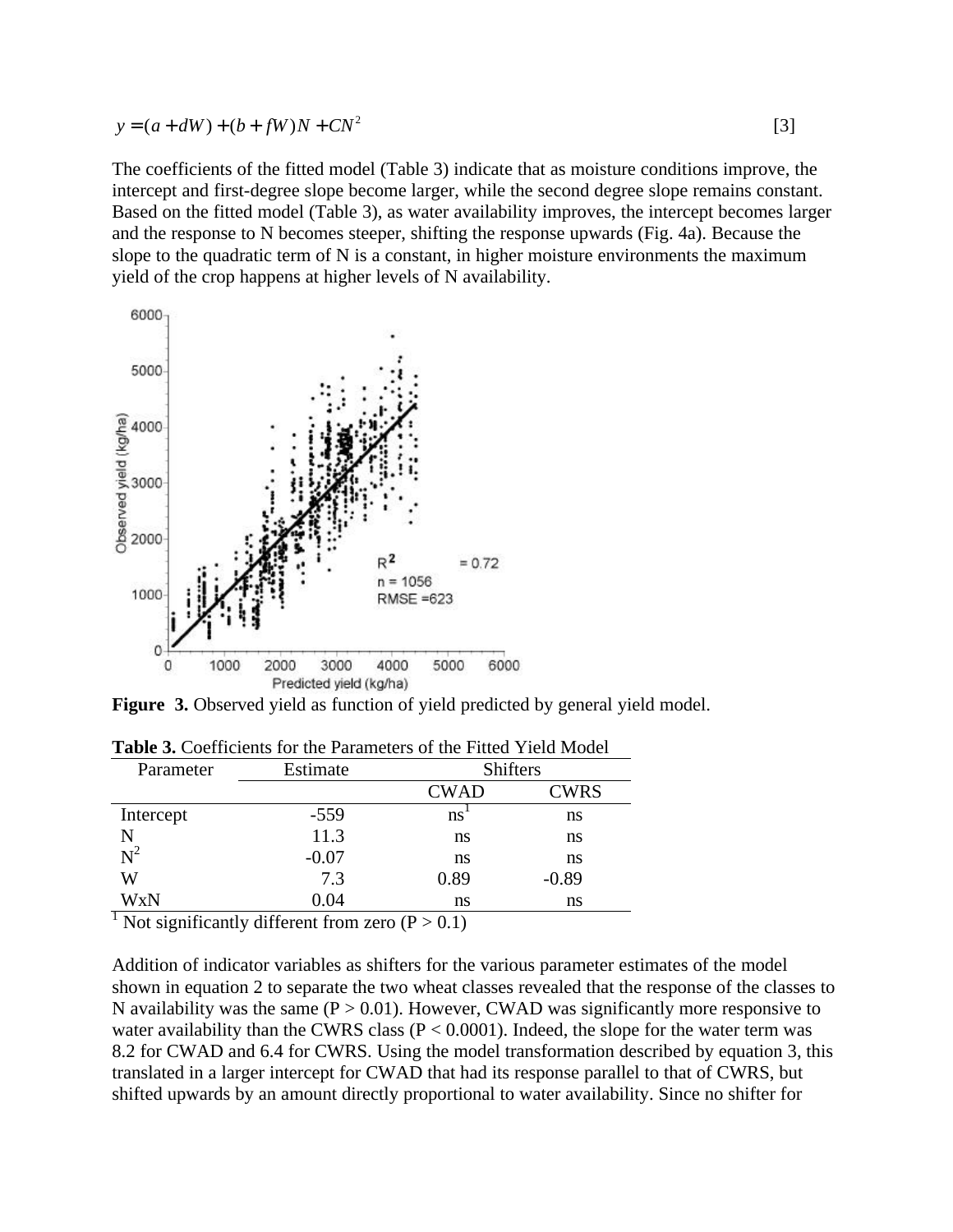terms containing N was significantly different from zero, the maximum yield for both classes of wheat at equal water availability levels happened at the same level of N availability (Fig. 4b). The coefficient of determination of this model increased significantly from 0.72 to 0.75, evidencing the benefits of including wheat class as an indicator variable in the response model.



**Figure 4.** Effect of available moisture (A), and effect of wheat class (B) on estimated yields.

A similar result was achieved when wheat cultivars were used as indicator variables were used as shifter for the regression parameters. Just as determined for wheat class, the only term for which cultivars had an effect significantly different from zero ( $P > 0.05$ ) was available water. The R<sup>2</sup> of this model increased only marginally from 0.75 to 0.76. This marginal increase indicated that nothing is gained by using cultivars instead of wheat classes to separate the yield responses because the shifters for the water term for cultivars within each wheat class are hardly different among themselves (Table 4).

|                     | <b>CWAD</b>         |                |                    | <b>CWRS</b>            |           |
|---------------------|---------------------|----------------|--------------------|------------------------|-----------|
| Cultivar            | Shifter             | $Prob >  t ^1$ | Cultivar           | Shifter                | Prob >  t |
|                     | Estimate            |                |                    | Estimate               |           |
| <b>AC</b> Avonlea   | $1.44^{\mathrm{t}}$ | < 0.0001       | <b>AC</b> Barrie   | $-0.68^{bc}$           | 0.0012    |
| <b>AC</b> Morse     | $1.24^{f}$          | < 0.0001       | <b>AC Cadillac</b> | $0.19^{cd}$            | 0.37      |
| <b>AC</b> Navigator | $1.24^{f}$          | < 0.0001       | <b>AC</b> Elsa     | $-0.52^{bcd}$          | 0.014     |
| Kyle                | $0.61^e$            | < 0.0001       | AC Intrepid        | $-0.55$ <sup>bcd</sup> | 0.009     |
|                     |                     |                | <b>AC</b> Majestic | $-1.61^a$              | < 0.0001  |
|                     |                     |                | McKenzie           | 0.00 <sup>d</sup>      | 0.99      |
|                     |                     |                | Neepawa            | $-0.96^{\rm b}$        | < 0.0001  |

**Table 4.** Cultivar Shifters for Slope Estimate of Water Term in Yield Model.

<sup>1</sup> Probability of obtaining a larger absolute value of 't' by chance alone. Estimates followed by different letters are significantly different ( $P \le 0.05$ )

## Grain Protein Response

Results of the stepwise regression analysis for grain protein indicated that the best model describing the response of grain protein to N availability was given by: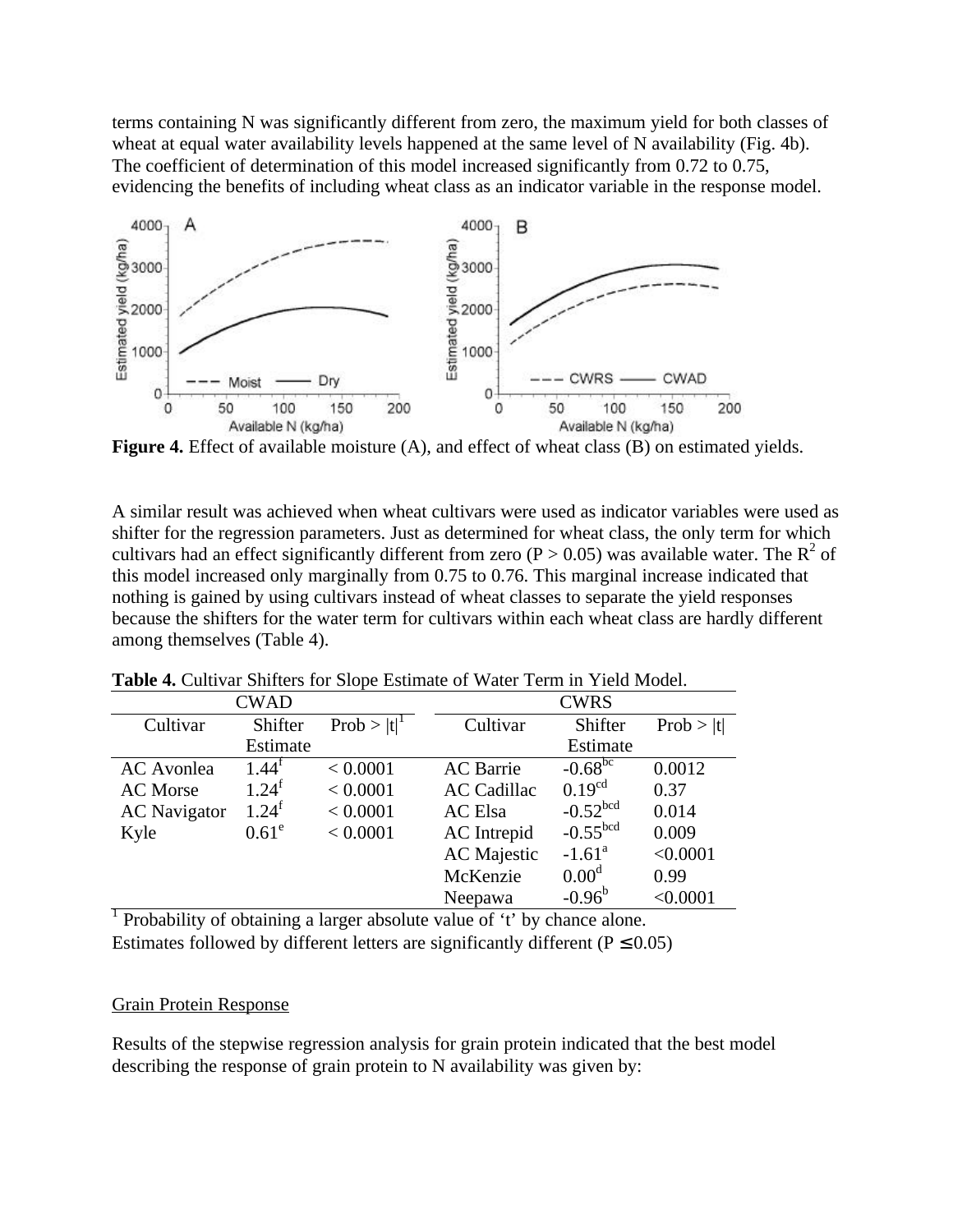| $p = a + bN + cN^2 + dW$ |  |
|--------------------------|--|
|                          |  |

This model explained 55% of the variability observed in grain protein, compared to the 72% explained for grain yield. The absence of a NxW interaction term implied that changes in protein as result of variations in water availability produced response functions that differed only in their intercepts, shifting the response curves up or down according to water availability changes, but maintaining the same slopes. Unlike in the model defined for grain yield, where the water term had a positive slope, for grain protein the slope for the water term was negative, indicating that the yield gains obtained by improved moisture availability resulted in protein decreases, in agreement with the findings of previous studies (Terman 1979, Selles and Zentner, 2001).

 Addition of indicator variables to separate the responses of the two classes of wheat indicated that only the slope of the available water term had a significant ( $P \le 0.05$ ) shifter, similarly to the results obtained for the yield response. This model increased the  $\mathbb{R}^2$  from 0.55, in the model where only N and W were considered, to 0.60, but only the slope of the water term was affected by wheat class. The shifter for CWAD was negative while that for CWRS was positive, reflecting the fact that the average protein of CWAD is lower than that of CWRS, but that both classes had a parallel response. On average, the water slope for CWAD was 0.004 units lower than for CWRS (data not shown).

As it was found in the case of the yield response, using wheat cultivars as indicator variables did not improve the resolution of the model. The  $R^2$  did not increase, and the water slope shifters for each cultivar within a wheat class were not different from each other (Table 5).

| <b>Lable 3.</b> Cuttival Stiffers for Stope Estimate of water Term in Frotein Model. |                        |          |                    |                       |           |
|--------------------------------------------------------------------------------------|------------------------|----------|--------------------|-----------------------|-----------|
|                                                                                      | <b>CWAD</b>            |          |                    | <b>CWRS</b>           |           |
| Cultivar                                                                             | Shifter                | Prob >   | Cultivar           | Shifter               | Prob >  t |
|                                                                                      | Estimate               | $ t ^1$  |                    | Estimate              |           |
| <b>AC</b> Avonlea                                                                    | $-0.0014^{ab}$         | 0.013    | <b>AC</b> Barrie   | $0.0021^e$            | < 0.0001  |
| <b>AC</b> Morse                                                                      | $-0.0028$ <sup>a</sup> | < 0.0001 | <b>AC Cadillac</b> | 0.0005 <sup>cd</sup>  | 0.30      |
| <b>AC</b> Navigator                                                                  | $-0.0024$ <sup>a</sup> | < 0.0001 | <b>AC</b> Elsa     | $0.0015^{\text{cde}}$ | 0.004     |
| Kyle                                                                                 | $-0.0029$ <sup>a</sup> | < 0.0001 | AC Intrepid        | $0.0020^{\text{de}}$  | 0.0002    |
|                                                                                      |                        |          | <b>AC</b> Majestic | $0.0017^{\text{de}}$  | 0.0013    |
|                                                                                      |                        |          | McKenzie           | $0.0001^{bc}$         | 0.80      |
|                                                                                      |                        |          | Neepawa            | $0.0015^{\text{cde}}$ | 0.006     |

| <b>Table 5.</b> Cultivar Shifters for Slope Estimate of Water Term in Protein Model. |  |  |
|--------------------------------------------------------------------------------------|--|--|
|--------------------------------------------------------------------------------------|--|--|

<sup>1</sup> Probability of obtaining a larger absolute value of 't' by chance alone. Estimates followed by different letters are significantly different ( $P \le 0.05$ )

## Fertilizer Application Rates

The amount of N required for maximum crop yield can be obtained from the yield model (equation 3) by calculating the first derivative of yield with respect to N, equating it to zero and solving for N (Selles et al. 1992). The solution is given by:

$$
N_{\max Y} = \frac{b + fW}{-2c} \tag{5}
$$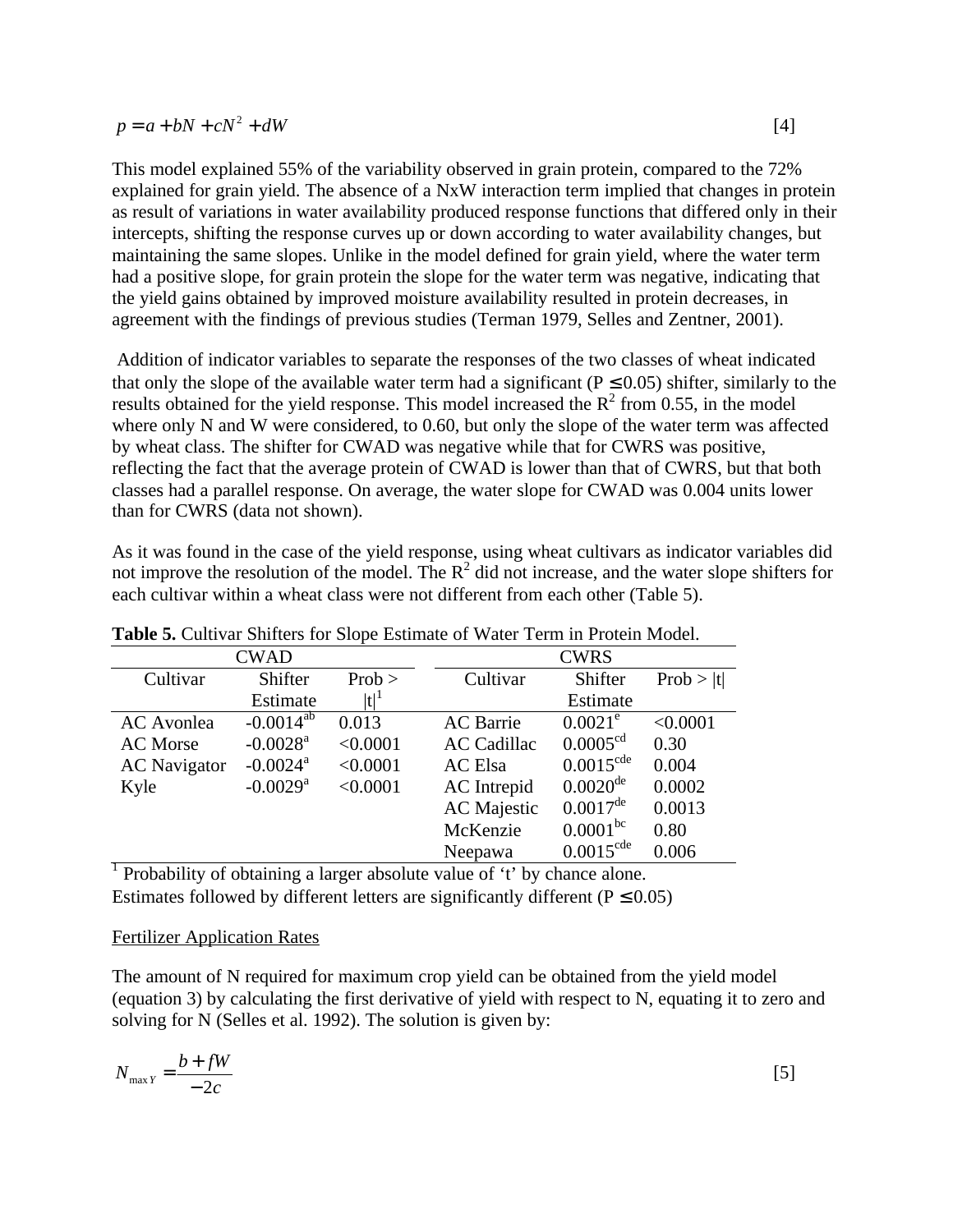To calculate the amount of N required for maximum economic yield  $(N_{\text{econ}})$  one needs information of the price of wheat and cost of N. It can be demonstrated that for the yield model developed in this study (equation 3) this quantity is given by:

$$
N_{econ} = N_{\text{max }Y} - \frac{C_n}{P_w} \times \frac{Mrr}{-2c}
$$

where  $C_n$  is the cost of N,  $P_w$  is the price of wheat, and Mrr is the marginal return to marginal cost ratio (Selles et al. 1992). One complication with calculating the economic rate of N fertilization is that, with the protein price premiums, the price of wheat depends on protein concentrations (Fig 5), which in turn depend on the rate of N fertilization. Thus, solution to equation 6 can be obtained only through a process of successive approximations. Essentially, this process consists on using equation 6 to estimate  $N_{econ}$  at an initial price of wheat given by an arbitrary protein concentration value, then using equation 4 calculate a protein concentration that would result from this calculated  $N_{\text{econ}}$  value, and then finding the price of wheat corresponding to this newly calculated protein, and with it calculate a new value of  $N_{\text{econ}}$ . This process is repeated until the price of wheat obtained in two successive calculations converges into a single value.



**Figure 5.** Initial payments for 2001-02 in stores Vancouver or St. Lawrence.

The amount of N required for maximum grain yield was the same for both wheat classes since they had no differences in yield and protein responses to N availability. The amount of N required for maximum economic yield was calculated for CWAD and CWRS growing with in two environments; one with 190 mm available water and with 310 mm, and using the Canadian Wheat Board 2001-02 initial payments with the January 4, 2002 adjustment, and the local cost of N of \$ 628/tonne as urea. The two moisture levels were chosen as they corresponded to the  $25<sup>th</sup>$ and  $75<sup>th</sup>$  percentiles of the available water distribution in this study.

The amount of N required to produce the maximum physical yield was 131 and 165 kg/ha in he dry and the wet environment, respectively. The  $N_{\text{econ}}$  calculated here suggests than in spite of the current price differences between CWAD and CWRS wheat (Fig 5), there was not a large difference in the rates of N to be applied, and that the differences in  $N_{\text{econ}}$  increased as moisture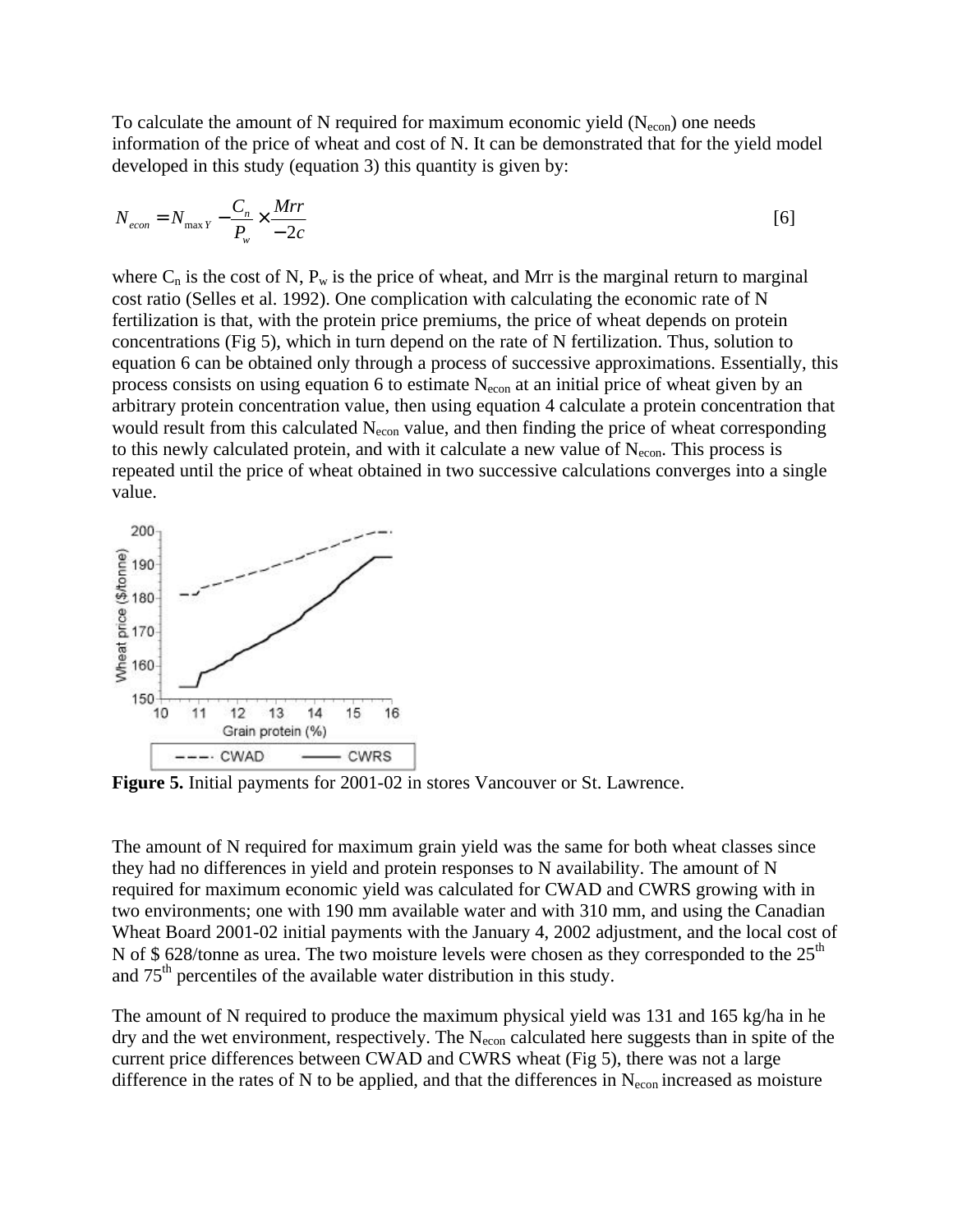availability became larger (Table 5). At the moisture levels chosen for this calculation CWAD required only 2 to 4 extra kg N/ha than CWRS in the low and high moisture, respectively.

| mnuu uu 1 mo Lovois ol Tyvanusio matoli. |             |       |                  |             |
|------------------------------------------|-------------|-------|------------------|-------------|
|                                          | 190 mm      |       | $310 \text{ mm}$ |             |
|                                          | <b>CWAD</b> | CWRS  | <b>CWAD</b>      | <b>CWRS</b> |
| $N_{\text{econ}}$ (kg N/ha)              | 97          | 95    | 130              | 126         |
| Estimated Yield (kg/ha)                  | 1819        | 1809  | 3297             | 3280        |
| Estimated Protein (%)                    | 13.8        | 14.5  | 12.1             | 13.2        |
| Price (\$/tonne)                         | 192.6       | 181.3 | 186.6            | 170.35      |

**Table 6.** Estimates of Economic Rate of Nitrogen Fertilization (N<sub>econ</sub>) for CWAD and CWRS wheat at Two Levels of Available Water.

## **Conclusions**

Results from this study revealed that there were no differences in the grain yield and protein response of CWAD and CWRS wheat to N availability, and that any difference in grain yield and protein concentration observed between the two classes were related to the class specific response to available water. Differences in response to water availability among cultivars within each class were too small to be of practical significance. Hence, fertilizer recommendations for both wheat classes should be based on an N response function common to both wheat classes, and on the ratio of the price of wheat to the cost of fertilizer N. With the present wheat price and cost of N, CWAD requires less than 5 kg N/ha more than CWRS to achieve maximum economic yield.

# **References**

- Ayres, K.W., Acton, D.F. and Ellis, J.G. 1985. The soils of the Swift Current Map Area 72J Saskatchewan. Publ. 481 Extension Div. Univ. of Saskatchewan, Saskatoon, SK.
- DePauw, R.M., Boughton, G.R. and Knott, D.R. 1995. Hard Red Spring Wheat. Chapter 2 *In* Slinkard, A.E. and Knott, D.R. (eds) Harvest of Gold the History of Field Crop Breeding in Canada. Univ. of Saskatchewan Extension Press, Saskatoon, SK.
- Dyck, F.B. McLaughlin, N.B., Neudorf, B. and Stumborg, M.A. 1986. Directory of research equipment developed at the Swift Current Research Station. Public. No 379M0085 (Revised 1993), Agriculture Canada, Research Branch, Swift Current, SK.
- Freund, R.J. and Littel, R.C. 1986. SAS System for Regression, 1986 ed. SAS Institute Inc., Cary, NC.
- Hamm, J.W., Bettany, J,R, and Halstead, E.H. 1970. The simultaneous determination of nitrogen, phosphorus, and potassium in sodium bicarbonate extracts of soils. Pages 65-69 *In* Industrial Analysis, Vol. 2. Proc. Technicon Intl. Congr. Adv. Automatic Anal. Futura Publ. Co., Mt. Kisco, NY.
- Hamm, J.W., Bettany, J,R, and Halstead, E.H. 1973. A soil test for sulphur and interpretative criteria for Saskatchewan. Commun. Soil Sci. Plant Anal. 4:219-231.